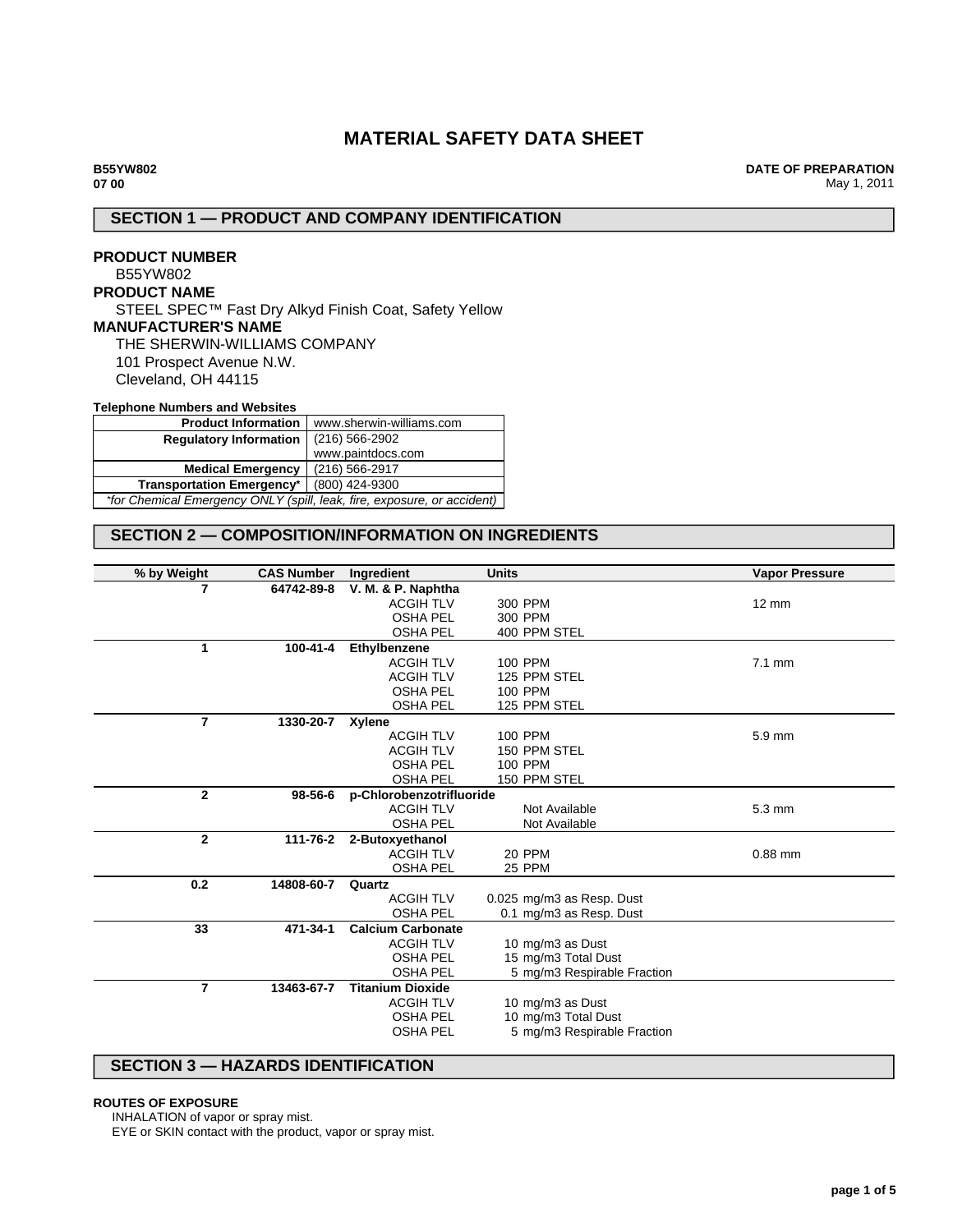### **EFFECTS OF OVEREXPOSURE**

**EYES:** Irritation.

**SKIN:** Prolonged or repeated exposure may cause irritation.

**INHALATION:** Irritation of the upper respiratory system.

May cause nervous system depression. Extreme overexposure may result in unconsciousness and possibly death.

Prolonged overexposure to hazardous ingredients in Section 2 may cause adverse chronic effects to the following organs or systems: • the liver

- the urinary system
- the hematopoietic (blood-forming) system

• the reproductive system

## **SIGNS AND SYMPTOMS OF OVEREXPOSURE**

Headache, dizziness, nausea, and loss of coordination are indications of excessive exposure to vapors or spray mists. Redness and itching or burning sensation may indicate eye or excessive skin exposure.

### **MEDICAL CONDITIONS AGGRAVATED BY EXPOSURE**

None generally recognized.

#### **CANCER INFORMATION**

For complete discussion of toxicology data refer to Section 11.

### **SECTION 4 — FIRST AID MEASURES**

- **EYES:** Flush eyes with large amounts of water for 15 minutes. Get medical attention.
- **SKIN:** Wash affected area thoroughly with soap and water.
	- Remove contaminated clothing and launder before re-use.
- **INHALATION:** If affected, remove from exposure. Restore breathing. Keep warm and quiet.
- **INGESTION:** Do not induce vomiting. Get medical attention immediately.

## **SECTION 5 — FIRE FIGHTING MEASURES**

| <b>FLASH POINT</b> | LEL | UEL  | <b>FLAMMABILITY CLASSIFICATION</b>                 |
|--------------------|-----|------|----------------------------------------------------|
| 50 °F PMCC         | 0.9 | 10.6 | RED LABEL -- Flammable, Flash below 100 °F (38 °C) |

#### **EXTINGUISHING MEDIA**

## Carbon Dioxide, Dry Chemical, Foam

**UNUSUAL FIRE AND EXPLOSION HAZARDS**

Closed containers may explode when exposed to extreme heat.

Application to hot surfaces requires special precautions.

During emergency conditions overexposure to decomposition products may cause a health hazard. Symptoms may not be immediately apparent. Obtain medical attention.

#### **SPECIAL FIRE FIGHTING PROCEDURES**

Full protective equipment including self-contained breathing apparatus should be used.

Water spray may be ineffective. If water is used, fog nozzles are preferable. Water may be used to cool closed containers to prevent pressure build-up and possible autoignition or explosion when exposed to extreme heat.

## **SECTION 6 — ACCIDENTAL RELEASE MEASURES**

### **STEPS TO BE TAKEN IN CASE MATERIAL IS RELEASED OR SPILLED**

Remove all sources of ignition. Ventilate the area. Remove with inert absorbent.

## **SECTION 7 — HANDLING AND STORAGE**

### **STORAGE CATEGORY**

## DOL Storage Class IB

#### **PRECAUTIONS TO BE TAKEN IN HANDLING AND STORAGE**

Contents are FLAMMABLE. Keep away from heat, sparks, and open flame.

During use and until all vapors are gone: Keep area ventilated - Do not smoke - Extinguish all flames, pilot lights, and heaters - Turn off stoves, electric tools and appliances, and any other sources of ignition.

Consult NFPA Code. Use approved Bonding and Grounding procedures.

Keep container closed when not in use. Transfer only to approved containers with complete and appropriate labeling. Do not take internally. Keep out of the reach of children.

## **SECTION 8 — EXPOSURE CONTROLS/PERSONAL PROTECTION**

## **PRECAUTIONS TO BE TAKEN IN USE**

Use only with adequate ventilation.

Avoid contact with skin and eyes. Avoid breathing vapor and spray mist. Wash hands after using.

| <b>HMIS Codes</b> |   |  |
|-------------------|---|--|
| <b>Health</b>     |   |  |
| Flammability      | 3 |  |
| <b>Reactivity</b> | O |  |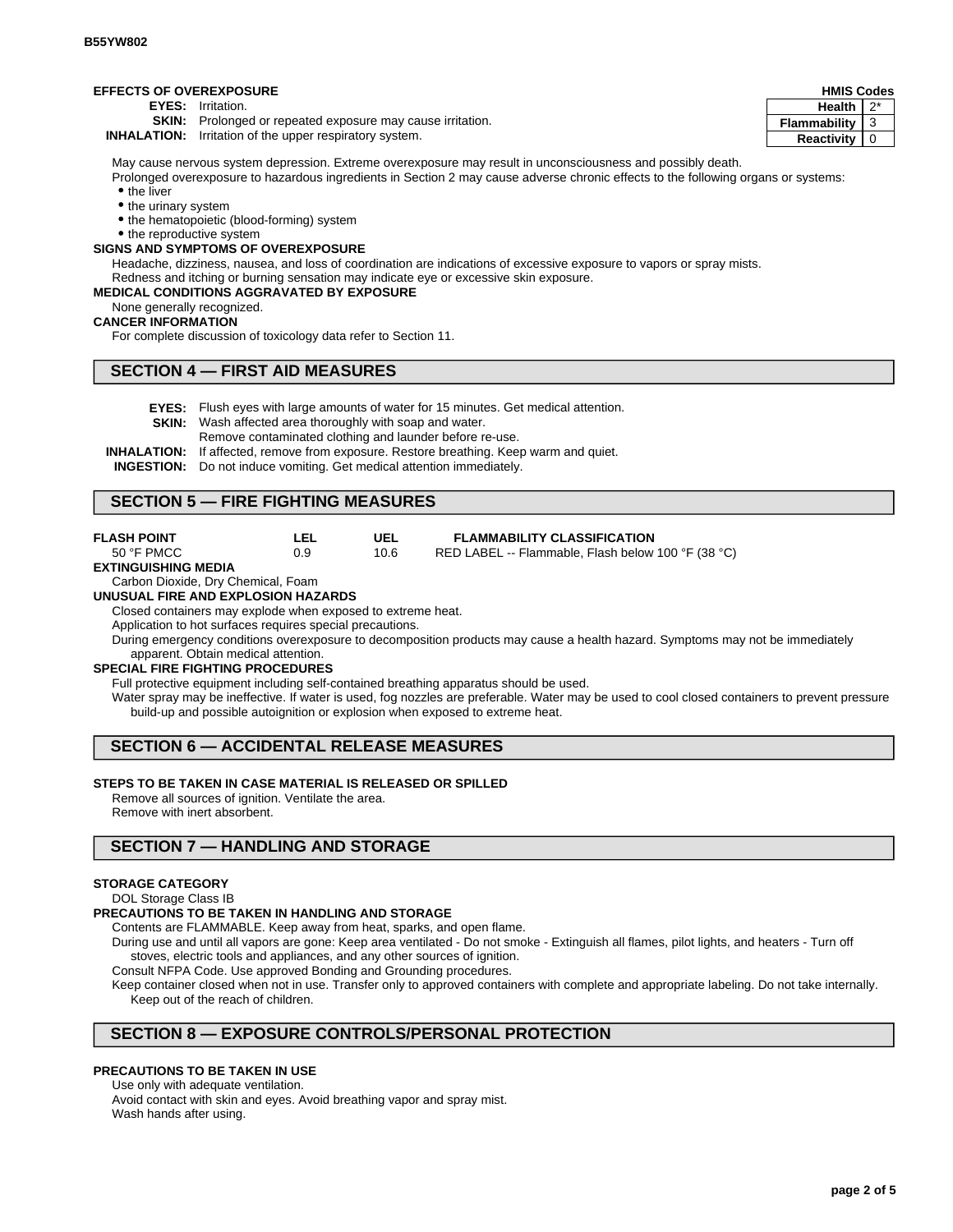This coating may contain materials classified as nuisance particulates (listed "as Dust" in Section 2) which may be present at hazardous levels only during sanding or abrading of the dried film. If no specific dusts are listed in Section 2, the applicable limits for nuisance dusts are ACGIH TLV 10 mg/m3 (total dust), 3 mg/m3 (respirable fraction), OSHA PEL 15 mg/m3 (total dust), 5 mg/m3 (respirable fraction).

#### **VENTILATION**

Local exhaust preferable. General exhaust acceptable if the exposure to materials in Section 2 is maintained below applicable exposure limits. Refer to OSHA Standards 1910.94, 1910.107, 1910.108.

#### **RESPIRATORY PROTECTION**

If personal exposure cannot be controlled below applicable limits by ventilation, wear a properly fitted organic vapor/particulate respirator approved by NIOSH/MSHA for protection against materials in Section 2.

When sanding or abrading the dried film, wear a dust/mist respirator approved by NIOSH/MSHA for dust which may be generated from this product, underlying paint, or the abrasive.

### **PROTECTIVE GLOVES**

Wear gloves which are recommended by glove supplier for protection against materials in Section 2.

### **EYE PROTECTION**

Wear safety spectacles with unperforated sideshields.

#### **OTHER PRECAUTIONS**

Intentional misuse by deliberately concentrating and inhaling the contents can be harmful or fatal.

## **SECTION 9 — PHYSICAL AND CHEMICAL PROPERTIES**

**PRODUCT WEIGHT** 11.11 lb/gal 1331 g/l **SPECIFIC GRAVITY** 1.34 **BOILING POINT** 240 - 343 °F 115 - 172 °C **MELTING POINT** Not Available **VOLATILE VOLUME** 31% **EVAPORATION RATE** Slower than ether **VAPOR DENSITY** Heavier than air **SOLUBILITY IN WATER** N.A. **VOLATILE ORGANIC COMPOUNDS (VOC Theoretical - As Packaged)** 2.05 lb/gal 246 g/l Less Water and Federally Exempt Solvents

2.02 lb/gal 242 g/l Emitted VOC

### **SECTION 10 — STABILITY AND REACTIVITY**

**STABILITY — Stable CONDITIONS TO AVOID** None known. **INCOMPATIBILITY** None known. **HAZARDOUS DECOMPOSITION PRODUCTS** By fire: Carbon Dioxide, Carbon Monoxide **HAZARDOUS POLYMERIZATION**

Will not occur

# **SECTION 11 — TOXICOLOGICAL INFORMATION**

#### **CHRONIC HEALTH HAZARDS**

Reports have associated repeated and prolonged overexposure to solvents with permanent brain and nervous system damage. Ethylbenzene is classified by IARC as possibly carcinogenic to humans (2B) based on inadequate evidence in humans and sufficient evidence in laboratory animals. Lifetime inhalation exposure of rats and mice to high ethylbenzene concentrations resulted in increases in certain types of cancer, including kidney tumors in rats and lung and liver tumors in mice. These effects were not observed in animals exposed to lower concentrations. There is no evidence that ethylbenzene causes cancer in humans.

Crystalline Silica (Quartz, Cristobalite) is listed by IARC and NTP. Long term exposure to high levels of silica dust, which can occur only when sanding or abrading the dry film, may cause lung damage (silicosis) and possibly cancer.

IARC's Monograph No. 93 reports there is sufficient evidence of carcinogenicity in experimental rats exposed to titanium dioxide but inadequate evidence for carcinogenicity in humans and has assigned a Group 2B rating. In addition, the IARC summary concludes, "No significant exposure to titanium dioxide is thought to occur during the use of products in which titanium is bound to other materials, such as paint."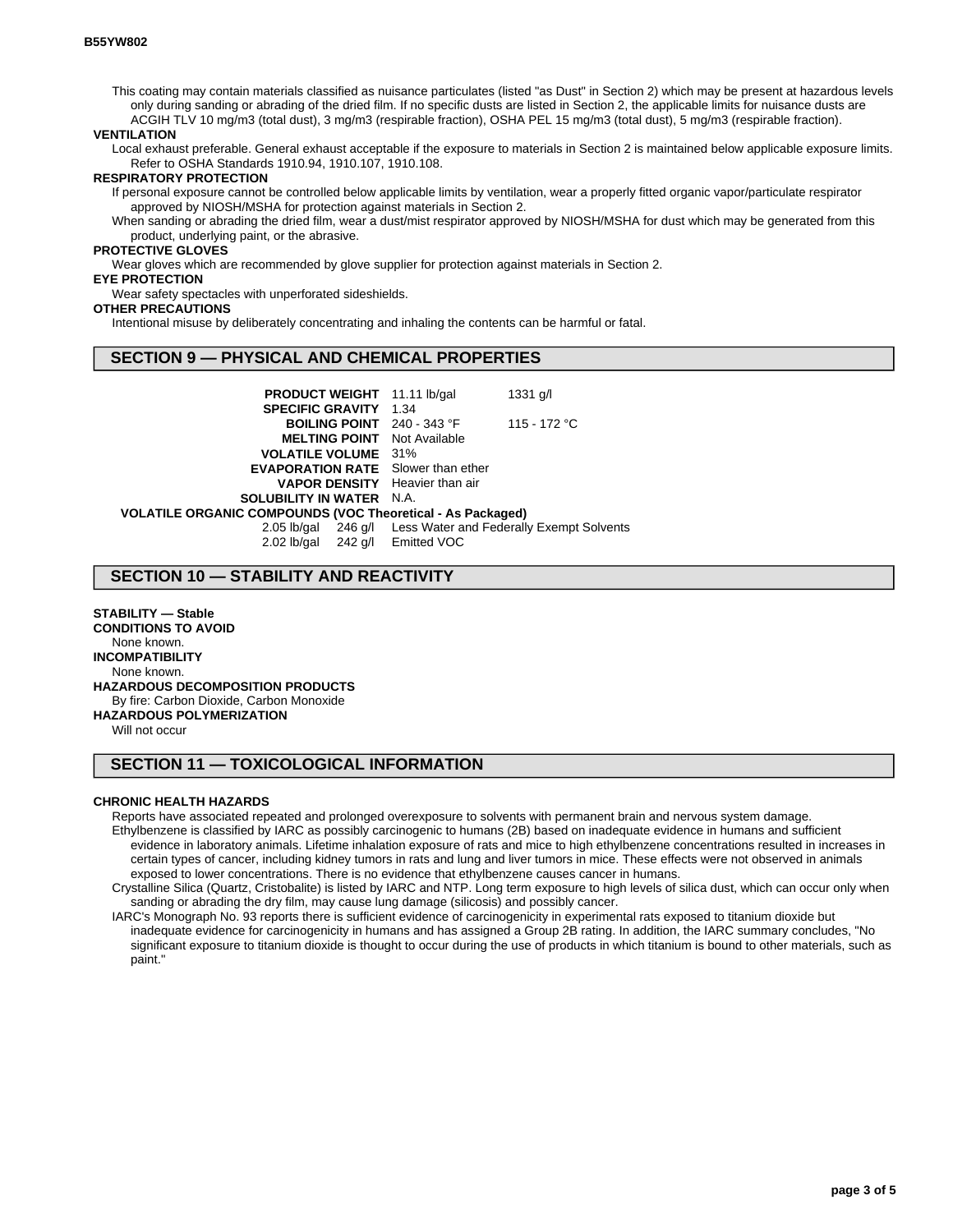### **TOXICOLOGY DATA**

| <b>CAS No.</b> | <b>Ingredient Name</b>   |          |     |               |  |
|----------------|--------------------------|----------|-----|---------------|--|
| 64742-89-8     | V. M. & P. Naphtha       |          |     |               |  |
|                |                          | LC50 RAT | 4HR | Not Available |  |
|                |                          | LD50 RAT |     | Not Available |  |
| 100-41-4       | Ethylbenzene             |          |     |               |  |
|                |                          | LC50 RAT | 4HR | Not Available |  |
|                |                          | LD50 RAT |     | 3500 mg/kg    |  |
| 1330-20-7      | Xylene                   |          |     |               |  |
|                |                          | LC50 RAT | 4HR | 5000 ppm      |  |
|                |                          | LD50 RAT |     | 4300 mg/kg    |  |
| 98-56-6        | p-Chlorobenzotrifluoride |          |     |               |  |
|                |                          | LC50 RAT | 4HR | Not Available |  |
|                |                          | LD50 RAT |     | Not Available |  |
| 111-76-2       | 2-Butoxyethanol          |          |     |               |  |
|                |                          | LC50 RAT | 4HR | Not Available |  |
|                |                          | LD50 RAT |     | 470 mg/kg     |  |
| 14808-60-7     | Quartz                   |          |     |               |  |
|                |                          | LC50 RAT | 4HR | Not Available |  |
|                |                          | LD50 RAT |     | Not Available |  |
| 471-34-1       | <b>Calcium Carbonate</b> |          |     |               |  |
|                |                          | LC50 RAT | 4HR | Not Available |  |
|                |                          | LD50 RAT |     | Not Available |  |
| 13463-67-7     | <b>Titanium Dioxide</b>  |          |     |               |  |
|                |                          | LC50 RAT | 4HR | Not Available |  |
|                |                          | LD50 RAT |     | Not Available |  |
|                |                          |          |     |               |  |

## **SECTION 12 — ECOLOGICAL INFORMATION**

### **ECOTOXICOLOGICAL INFORMATION**

No data available.

## **SECTION 13 — DISPOSAL CONSIDERATIONS**

#### **WASTE DISPOSAL METHOD**

Waste from this product may be hazardous as defined under the Resource Conservation and Recovery Act (RCRA) 40 CFR 261. Waste must be tested for ignitability to determine the applicable EPA hazardous waste numbers. Incinerate in approved facility. Do not incinerate closed container. Dispose of in accordance with Federal, State/Provincial, and Local regulations regarding pollution.

## **SECTION 14 — TRANSPORT INFORMATION**

Multi-modal shipping descriptions are provided for informational purposes and do not consider container sizes. The presence of a shipping description for a particular mode of transport (ocean, air, etc.), does not indicate that the product is packaged suitably for that mode of transport. All packaging must be reviewed for suitability prior to shipment, and compliance with the applicable regulations is the sole responsibility of the person offering the product for transport.

#### **US Ground (DOT)**

5 Liters (1.3 Gallons) and Less may be Classed as CONSUMER COMMODITY, ORM-D Larger Containers are Regulated as:

UN1263, PAINT, 3, PG II, (ERG#128)

**DOT (Dept of Transportation) Hazardous Substances & Reportable Quantities** Xylenes (isomers and mixture) 100 lb RQ

**Bulk Containers may be Shipped as (check reportable quantities):**

RQ, UN1263, PAINT, 3, PG II, (XYLENES (ISOMERS AND MIXTURE)), (ERG#128)

# **Canada (TDG)**

UN1263, PAINT, CLASS 3, PG II, (ERG#128)

**IMO**

5 Liters (1.3 Gallons) and Less may be Shipped as Limited Quantity. UN1263, PAINT, CLASS 3, PG II, (10 C c.c.), EmS F-E, S-E, ADR (D/E)

# **IATA/ICAO**

UN1263, PAINT, 3, PG II